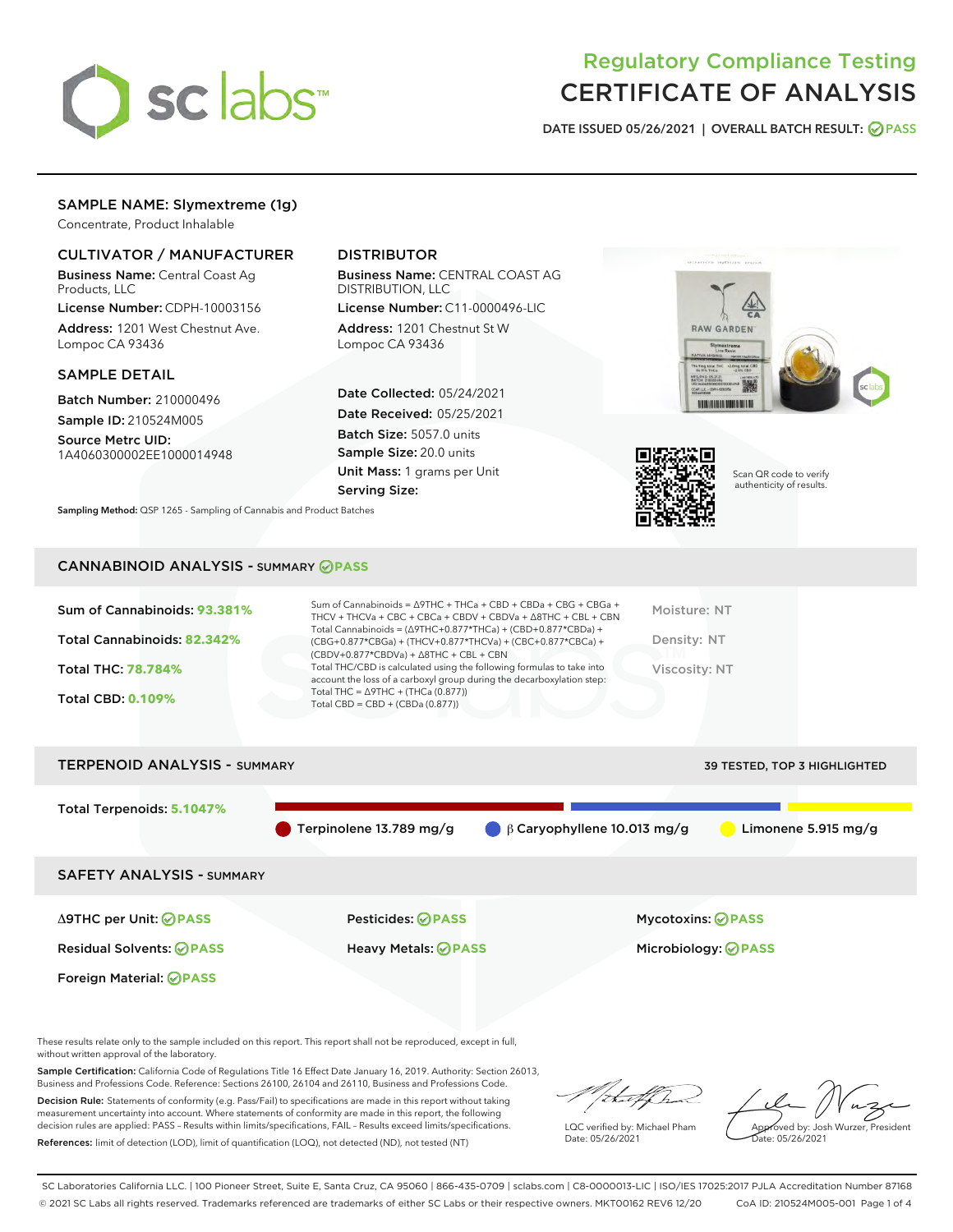



SLYMEXTREME (1G) | DATE ISSUED 05/26/2021 | OVERALL BATCH RESULT: @ PASS

# CANNABINOID TEST RESULTS - 05/25/2021 2 PASS

Tested by high-performance liquid chromatography with diode-array detection (HPLC-DAD). **Method:** QSP 1157 - Analysis of Cannabinoids by HPLC-DAD

#### TOTAL CANNABINOIDS: **82.342%** Total Cannabinoids (Total THC) + (Total CBD) +

(Total CBG) + (Total THCV) + (Total CBC) + (Total CBDV) + ∆8THC + CBL + CBN

TOTAL THC: **78.784%** Total THC (∆9THC+0.877\*THCa)

TOTAL CBD: **0.109%**

Total CBD (CBD+0.877\*CBDa)

TOTAL CBG: 2.39% Total CBG (CBG+0.877\*CBGa)

TOTAL THCV: 0.481% Total THCV (THCV+0.877\*THCVa)

TOTAL CBC: 0.578% Total CBC (CBC+0.877\*CBCa)

TOTAL CBDV: ND Total CBDV (CBDV+0.877\*CBDVa)

| <b>COMPOUND</b> | LOD/LOQ<br>(mg/g)          | <b>MEASUREMENT</b><br><b>UNCERTAINTY</b><br>(mg/g) | <b>RESULT</b><br>(mg/g) | <b>RESULT</b><br>(%) |
|-----------------|----------------------------|----------------------------------------------------|-------------------------|----------------------|
| <b>THCa</b>     | 0.05/0.14                  | ±22.166                                            | 862.48                  | 86.248               |
| <b>A9THC</b>    | 0.06 / 0.26                | ±1.082                                             | 31.45                   | 3.145                |
| <b>CBGa</b>     | 0.1/0.2                    | ±1.11                                              | 21.3                    | 2.13                 |
| <b>CBCa</b>     | 0.07/0.28                  | ±0.322                                             | 6.59                    | 0.659                |
| <b>THCVa</b>    | 0.07/0.20                  | ±0.262                                             | 5.49                    | 0.549                |
| <b>CBG</b>      | 0.06/0.19                  | ±0.207                                             | 5.26                    | 0.526                |
| <b>CBDa</b>     | 0.02/0.19                  | ±0.036                                             | 1.24                    | 0.124                |
| A8THC           | 0.1/0.4                    | N/A                                                | <b>ND</b>               | <b>ND</b>            |
| <b>THCV</b>     | 0.1/0.2                    | N/A                                                | <b>ND</b>               | <b>ND</b>            |
| <b>CBD</b>      | 0.07/0.29                  | N/A                                                | <b>ND</b>               | <b>ND</b>            |
| <b>CBDV</b>     | 0.04 / 0.15                | N/A                                                | <b>ND</b>               | <b>ND</b>            |
| <b>CBDVa</b>    | 0.03/0.53                  | N/A                                                | <b>ND</b>               | <b>ND</b>            |
| <b>CBL</b>      | 0.06 / 0.24                | N/A                                                | <b>ND</b>               | <b>ND</b>            |
| <b>CBN</b>      | 0.1/0.3                    | N/A                                                | <b>ND</b>               | <b>ND</b>            |
| <b>CBC</b>      | 0.2 / 0.5                  | N/A                                                | <b>ND</b>               | <b>ND</b>            |
|                 | <b>SUM OF CANNABINOIDS</b> |                                                    | 933.81 mg/g             | 93.381%              |

#### **UNIT MASS: 1 grams per Unit**

| ∆9THC per Unit                        | 1120 per-package limit     | 31.45 mg/unit<br><b>PASS</b> |  |
|---------------------------------------|----------------------------|------------------------------|--|
| <b>Total THC per Unit</b>             |                            | 787.84 mg/unit               |  |
| <b>CBD per Unit</b>                   |                            | <b>ND</b>                    |  |
| <b>Total CBD per Unit</b>             |                            | $1.09$ mg/unit               |  |
| Sum of Cannabinoids<br>per Unit       |                            | 933.81 mg/unit               |  |
| <b>Total Cannabinoids</b><br>per Unit |                            | 823.42 mg/unit               |  |
| <b>MOISTURE TEST RESULT</b>           | <b>DENSITY TEST RESULT</b> | <b>VISCOSITY TEST RESULT</b> |  |

Not Tested

Not Tested

Not Tested

### TERPENOID TEST RESULTS - 05/26/2021

Terpene analysis utilizing gas chromatography-flame ionization detection (GC-FID). **Method:** QSP 1192 - Analysis of Terpenoids by GC-FID

| <b>COMPOUND</b>         | LOD/LOQ<br>(mg/g) | <b>MEASUREMENT</b><br><b>UNCERTAINTY</b><br>(mg/g) | <b>RESULT</b><br>(mg/g)                          | <b>RESULT</b><br>(%) |
|-------------------------|-------------------|----------------------------------------------------|--------------------------------------------------|----------------------|
| Terpinolene             | 0.008 / 0.026     | ±0.2827                                            | 13.789                                           | 1.3789               |
| $\beta$ Caryophyllene   | 0.004 / 0.012     | ±0.3565                                            | 10.013                                           | 1.0013               |
| Limonene                | 0.005 / 0.016     | ±0.0846                                            | 5.915                                            | 0.5915               |
| <b>Myrcene</b>          | 0.008 / 0.025     | ±0.0588                                            | 4.555                                            | 0.4555               |
| $\alpha$ Humulene       | 0.009/0.029       | ±0.1008                                            | 3.140                                            | 0.3140               |
| $\alpha$ Bisabolol      | 0.008 / 0.026     | ±0.1268                                            | 2.375                                            | 0.2375               |
| <b>Terpineol</b>        | 0.016 / 0.055     | ±0.0909                                            | 1.481                                            | 0.1481               |
| trans-ß-Farnesene       | 0.008 / 0.025     | ±0.0514                                            | 1.447                                            | 0.1447               |
| $\beta$ Pinene          | 0.004 / 0.014     | ±0.0125                                            | 1.084                                            | 0.1084               |
| Fenchol                 | 0.010 / 0.034     | ±0.0416                                            | 1.076                                            | 0.1076               |
| Linalool                | 0.009 / 0.032     | ±0.0397                                            | 1.044                                            | 0.1044               |
| <b>Nerolidol</b>        | 0.009 / 0.028     | ±0.0475                                            | 0.755                                            | 0.0755               |
| $\alpha$ Pinene         | 0.005 / 0.017     | ±0.0053                                            | 0.611                                            | 0.0611               |
| Ocimene                 | 0.011 / 0.038     | ±0.0192                                            | 0.599                                            | 0.0599               |
| Guaiol                  | 0.009 / 0.030     | ±0.0218                                            | 0.462                                            | 0.0462               |
| $\gamma$ Terpinene      | 0.006 / 0.018     | ±0.0062                                            | 0.356                                            | 0.0356               |
| $\alpha$ Terpinene      | 0.005 / 0.017     | ±0.0049                                            | 0.329                                            | 0.0329               |
| $\alpha$ Phellandrene   | 0.006 / 0.020     | ±0.0042                                            | 0.312                                            | 0.0312               |
| Caryophyllene<br>Oxide  | 0.010 / 0.033     | ±0.0134                                            | 0.292                                            | 0.0292               |
| 3 Carene                | 0.005 / 0.018     | ±0.0037                                            | 0.259                                            | 0.0259               |
| <b>Borneol</b>          | 0.005 / 0.016     | ±0.0107                                            | 0.255                                            | 0.0255               |
| Sabinene                | 0.004 / 0.014     | ±0.0029                                            | 0.245                                            | 0.0245               |
| Valencene               | 0.009 / 0.030     | ±0.0094                                            | 0.136                                            | 0.0136               |
| Sabinene Hydrate        | 0.006 / 0.022     | ±0.0050                                            | 0.129                                            | 0.0129               |
| $\alpha$ Cedrene        | 0.005 / 0.016     | ±0.0039                                            | 0.129                                            | 0.0129               |
| Eucalyptol              | 0.006 / 0.018     | ±0.0027                                            | 0.106                                            | 0.0106               |
| Camphene                | 0.005 / 0.015     | ±0.0008                                            | 0.069                                            | 0.0069               |
| Fenchone                | 0.009 / 0.028     | ±0.0020                                            | 0.068                                            | 0.0068               |
| p-Cymene                | 0.005 / 0.016     | ±0.0004                                            | 0.016                                            | 0.0016               |
| <b>Isoborneol</b>       | 0.004 / 0.012     | N/A                                                | <loq< th=""><th><math>&lt;</math>LOQ</th></loq<> | $<$ LOQ              |
| (-)-Isopulegol          | 0.005 / 0.016     | N/A                                                | ND                                               | ND                   |
| Camphor                 | 0.006 / 0.019     | N/A                                                | ND                                               | ND                   |
| Menthol                 | 0.008 / 0.025     | N/A                                                | <b>ND</b>                                        | ND                   |
| Nerol                   | 0.003 / 0.011     | N/A                                                | <b>ND</b>                                        | ND                   |
| Citronellol             | 0.003 / 0.010     | N/A                                                | ND                                               | ND                   |
| R-(+)-Pulegone          | 0.003 / 0.011     | N/A                                                | ND                                               | ND                   |
| Geraniol                | 0.002 / 0.007     | N/A                                                | <b>ND</b>                                        | ND                   |
| <b>Geranyl Acetate</b>  | 0.004 / 0.014     | N/A                                                | ND                                               | ND                   |
| Cedrol                  | 0.008 / 0.027     | N/A                                                | <b>ND</b>                                        | ND                   |
| <b>TOTAL TERPENOIDS</b> |                   |                                                    | 51.047 mg/g                                      | 5.1047%              |

SC Laboratories California LLC. | 100 Pioneer Street, Suite E, Santa Cruz, CA 95060 | 866-435-0709 | sclabs.com | C8-0000013-LIC | ISO/IES 17025:2017 PJLA Accreditation Number 87168 © 2021 SC Labs all rights reserved. Trademarks referenced are trademarks of either SC Labs or their respective owners. MKT00162 REV6 12/20 CoA ID: 210524M005-001 Page 2 of 4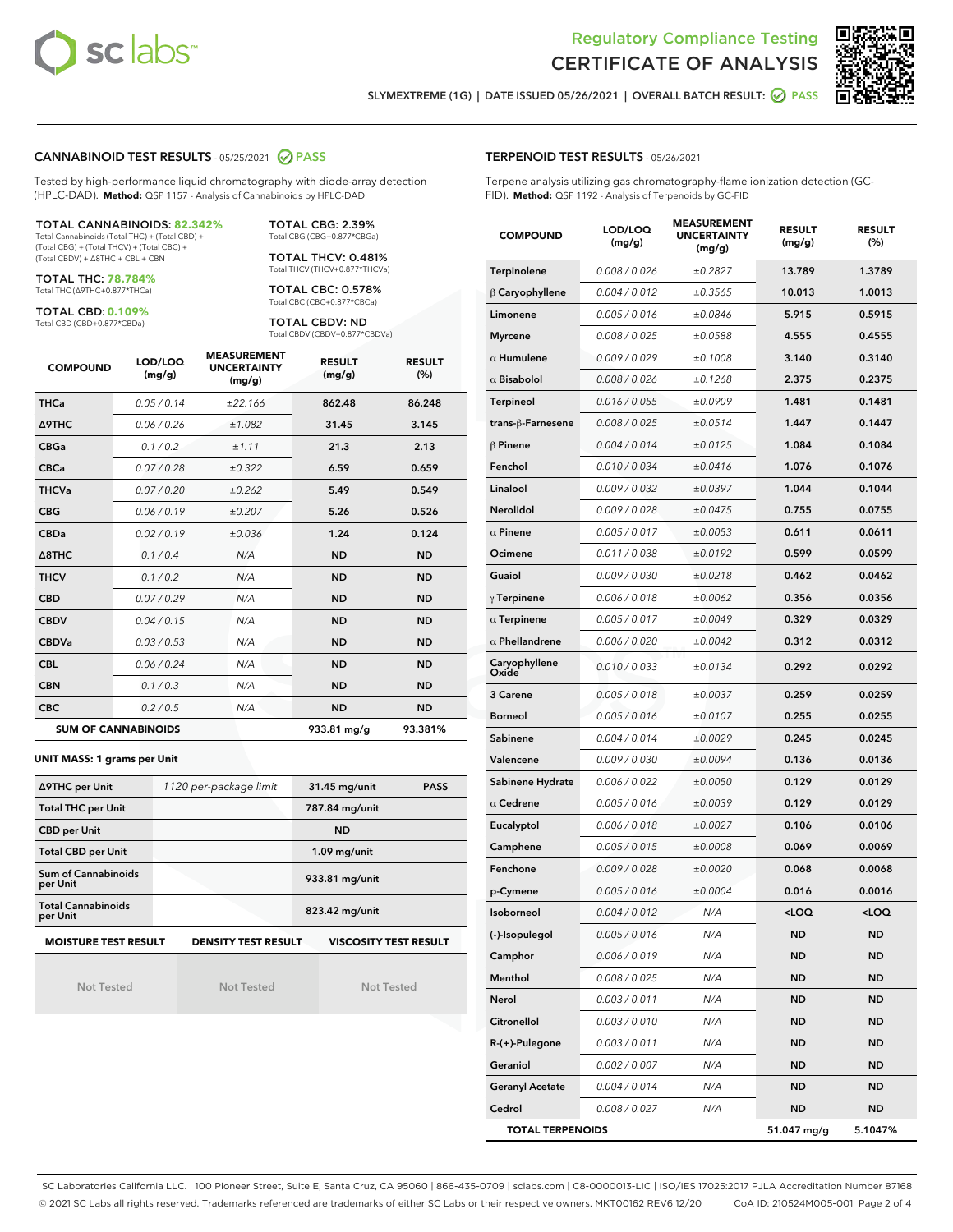



SLYMEXTREME (1G) | DATE ISSUED 05/26/2021 | OVERALL BATCH RESULT: @ PASS

# CATEGORY 1 PESTICIDE TEST RESULTS - 05/26/2021 2 PASS

Pesticide and plant growth regulator analysis utilizing high-performance liquid chromatography-mass spectrometry (HPLC-MS) or gas chromatography-mass spectrometry (GC-MS). \*GC-MS utilized where indicated. **Method:** QSP 1212 - Analysis of Pesticides and Mycotoxins by LC-MS or QSP 1213 - Analysis of Pesticides by GC-MS

| 0.03/0.08<br><b>ND</b><br>Aldicarb<br>$>$ LOD<br>N/A<br><b>PASS</b><br>Carbofuran<br>0.02 / 0.05<br><b>ND</b><br><b>PASS</b><br>$>$ LOD<br>N/A<br>Chlordane*<br>0.03 / 0.08<br>N/A<br><b>ND</b><br><b>PASS</b><br>$\ge$ LOD<br>Chlorfenapyr*<br>0.03/0.10<br><b>ND</b><br><b>PASS</b><br>$\ge$ LOD<br>N/A<br>N/A<br><b>ND</b><br><b>PASS</b><br>Chlorpyrifos<br>0.02 / 0.06<br>$\ge$ LOD<br>Coumaphos<br>0.02 / 0.07<br>N/A<br><b>ND</b><br><b>PASS</b><br>$\ge$ LOD<br>Daminozide<br>0.02 / 0.07<br>N/A<br><b>ND</b><br><b>PASS</b><br>$\ge$ LOD<br><b>DDVP</b><br>0.03/0.09<br>$>$ LOD<br>N/A<br><b>ND</b><br><b>PASS</b><br>(Dichlorvos)<br>Dimethoate<br>0.03/0.08<br>$>$ LOD<br>N/A<br><b>ND</b><br><b>PASS</b><br>0.03/0.10<br><b>ND</b><br><b>PASS</b><br>Ethoprop(hos)<br>$\ge$ LOD<br>N/A<br>0.02 / 0.06<br>N/A<br><b>ND</b><br><b>PASS</b><br>Etofenprox<br>$\ge$ LOD<br>Fenoxycarb<br>0.03 / 0.08<br>N/A<br><b>ND</b><br><b>PASS</b><br>$\ge$ LOD<br>0.03/0.08<br><b>ND</b><br><b>PASS</b><br>Fipronil<br>$\ge$ LOD<br>N/A<br>Imazalil<br>0.02 / 0.06<br>$\ge$ LOD<br>N/A<br><b>ND</b><br><b>PASS</b><br>Methiocarb<br>0.02 / 0.07<br><b>PASS</b><br>$\ge$ LOD<br>N/A<br><b>ND</b><br>Methyl<br>0.03/0.10<br>$\ge$ LOD<br>N/A<br><b>ND</b><br><b>PASS</b><br>parathion<br>0.03/0.09<br><b>ND</b><br><b>Mevinphos</b><br>$\ge$ LOD<br>N/A<br><b>PASS</b><br>Paclobutrazol<br>0.02 / 0.05<br>$\ge$ LOD<br>N/A<br><b>ND</b><br><b>PASS</b><br>0.03/0.09<br>$\ge$ LOD<br>N/A<br><b>ND</b><br><b>PASS</b><br>Propoxur<br>Spiroxamine<br>0.03 / 0.08<br>$\ge$ LOD<br>N/A<br><b>ND</b><br><b>PASS</b><br>0.03/0.10<br><b>ND</b><br><b>PASS</b><br><b>Thiacloprid</b><br>$\ge$ LOD<br>N/A | <b>COMPOUND</b> | LOD/LOQ<br>$(\mu g/g)$ | <b>ACTION</b><br>LIMIT<br>$(\mu g/g)$ | <b>MEASUREMENT</b><br><b>UNCERTAINTY</b><br>$(\mu g/g)$ | <b>RESULT</b><br>$(\mu g/g)$ | <b>RESULT</b> |
|----------------------------------------------------------------------------------------------------------------------------------------------------------------------------------------------------------------------------------------------------------------------------------------------------------------------------------------------------------------------------------------------------------------------------------------------------------------------------------------------------------------------------------------------------------------------------------------------------------------------------------------------------------------------------------------------------------------------------------------------------------------------------------------------------------------------------------------------------------------------------------------------------------------------------------------------------------------------------------------------------------------------------------------------------------------------------------------------------------------------------------------------------------------------------------------------------------------------------------------------------------------------------------------------------------------------------------------------------------------------------------------------------------------------------------------------------------------------------------------------------------------------------------------------------------------------------------------------------------------------------------------------------------------------------------------------|-----------------|------------------------|---------------------------------------|---------------------------------------------------------|------------------------------|---------------|
|                                                                                                                                                                                                                                                                                                                                                                                                                                                                                                                                                                                                                                                                                                                                                                                                                                                                                                                                                                                                                                                                                                                                                                                                                                                                                                                                                                                                                                                                                                                                                                                                                                                                                              |                 |                        |                                       |                                                         |                              |               |
|                                                                                                                                                                                                                                                                                                                                                                                                                                                                                                                                                                                                                                                                                                                                                                                                                                                                                                                                                                                                                                                                                                                                                                                                                                                                                                                                                                                                                                                                                                                                                                                                                                                                                              |                 |                        |                                       |                                                         |                              |               |
|                                                                                                                                                                                                                                                                                                                                                                                                                                                                                                                                                                                                                                                                                                                                                                                                                                                                                                                                                                                                                                                                                                                                                                                                                                                                                                                                                                                                                                                                                                                                                                                                                                                                                              |                 |                        |                                       |                                                         |                              |               |
|                                                                                                                                                                                                                                                                                                                                                                                                                                                                                                                                                                                                                                                                                                                                                                                                                                                                                                                                                                                                                                                                                                                                                                                                                                                                                                                                                                                                                                                                                                                                                                                                                                                                                              |                 |                        |                                       |                                                         |                              |               |
|                                                                                                                                                                                                                                                                                                                                                                                                                                                                                                                                                                                                                                                                                                                                                                                                                                                                                                                                                                                                                                                                                                                                                                                                                                                                                                                                                                                                                                                                                                                                                                                                                                                                                              |                 |                        |                                       |                                                         |                              |               |
|                                                                                                                                                                                                                                                                                                                                                                                                                                                                                                                                                                                                                                                                                                                                                                                                                                                                                                                                                                                                                                                                                                                                                                                                                                                                                                                                                                                                                                                                                                                                                                                                                                                                                              |                 |                        |                                       |                                                         |                              |               |
|                                                                                                                                                                                                                                                                                                                                                                                                                                                                                                                                                                                                                                                                                                                                                                                                                                                                                                                                                                                                                                                                                                                                                                                                                                                                                                                                                                                                                                                                                                                                                                                                                                                                                              |                 |                        |                                       |                                                         |                              |               |
|                                                                                                                                                                                                                                                                                                                                                                                                                                                                                                                                                                                                                                                                                                                                                                                                                                                                                                                                                                                                                                                                                                                                                                                                                                                                                                                                                                                                                                                                                                                                                                                                                                                                                              |                 |                        |                                       |                                                         |                              |               |
|                                                                                                                                                                                                                                                                                                                                                                                                                                                                                                                                                                                                                                                                                                                                                                                                                                                                                                                                                                                                                                                                                                                                                                                                                                                                                                                                                                                                                                                                                                                                                                                                                                                                                              |                 |                        |                                       |                                                         |                              |               |
|                                                                                                                                                                                                                                                                                                                                                                                                                                                                                                                                                                                                                                                                                                                                                                                                                                                                                                                                                                                                                                                                                                                                                                                                                                                                                                                                                                                                                                                                                                                                                                                                                                                                                              |                 |                        |                                       |                                                         |                              |               |
|                                                                                                                                                                                                                                                                                                                                                                                                                                                                                                                                                                                                                                                                                                                                                                                                                                                                                                                                                                                                                                                                                                                                                                                                                                                                                                                                                                                                                                                                                                                                                                                                                                                                                              |                 |                        |                                       |                                                         |                              |               |
|                                                                                                                                                                                                                                                                                                                                                                                                                                                                                                                                                                                                                                                                                                                                                                                                                                                                                                                                                                                                                                                                                                                                                                                                                                                                                                                                                                                                                                                                                                                                                                                                                                                                                              |                 |                        |                                       |                                                         |                              |               |
|                                                                                                                                                                                                                                                                                                                                                                                                                                                                                                                                                                                                                                                                                                                                                                                                                                                                                                                                                                                                                                                                                                                                                                                                                                                                                                                                                                                                                                                                                                                                                                                                                                                                                              |                 |                        |                                       |                                                         |                              |               |
|                                                                                                                                                                                                                                                                                                                                                                                                                                                                                                                                                                                                                                                                                                                                                                                                                                                                                                                                                                                                                                                                                                                                                                                                                                                                                                                                                                                                                                                                                                                                                                                                                                                                                              |                 |                        |                                       |                                                         |                              |               |
|                                                                                                                                                                                                                                                                                                                                                                                                                                                                                                                                                                                                                                                                                                                                                                                                                                                                                                                                                                                                                                                                                                                                                                                                                                                                                                                                                                                                                                                                                                                                                                                                                                                                                              |                 |                        |                                       |                                                         |                              |               |
|                                                                                                                                                                                                                                                                                                                                                                                                                                                                                                                                                                                                                                                                                                                                                                                                                                                                                                                                                                                                                                                                                                                                                                                                                                                                                                                                                                                                                                                                                                                                                                                                                                                                                              |                 |                        |                                       |                                                         |                              |               |
|                                                                                                                                                                                                                                                                                                                                                                                                                                                                                                                                                                                                                                                                                                                                                                                                                                                                                                                                                                                                                                                                                                                                                                                                                                                                                                                                                                                                                                                                                                                                                                                                                                                                                              |                 |                        |                                       |                                                         |                              |               |
|                                                                                                                                                                                                                                                                                                                                                                                                                                                                                                                                                                                                                                                                                                                                                                                                                                                                                                                                                                                                                                                                                                                                                                                                                                                                                                                                                                                                                                                                                                                                                                                                                                                                                              |                 |                        |                                       |                                                         |                              |               |
|                                                                                                                                                                                                                                                                                                                                                                                                                                                                                                                                                                                                                                                                                                                                                                                                                                                                                                                                                                                                                                                                                                                                                                                                                                                                                                                                                                                                                                                                                                                                                                                                                                                                                              |                 |                        |                                       |                                                         |                              |               |
|                                                                                                                                                                                                                                                                                                                                                                                                                                                                                                                                                                                                                                                                                                                                                                                                                                                                                                                                                                                                                                                                                                                                                                                                                                                                                                                                                                                                                                                                                                                                                                                                                                                                                              |                 |                        |                                       |                                                         |                              |               |
|                                                                                                                                                                                                                                                                                                                                                                                                                                                                                                                                                                                                                                                                                                                                                                                                                                                                                                                                                                                                                                                                                                                                                                                                                                                                                                                                                                                                                                                                                                                                                                                                                                                                                              |                 |                        |                                       |                                                         |                              |               |

# CATEGORY 2 PESTICIDE TEST RESULTS - 05/26/2021 @ PASS

| <b>COMPOUND</b>          | LOD/LOO<br>$(\mu g/g)$ | <b>ACTION</b><br>LIMIT<br>$(\mu g/g)$ | <b>MEASUREMENT</b><br><b>UNCERTAINTY</b><br>$(\mu g/g)$ | <b>RESULT</b><br>$(\mu g/g)$ | <b>RESULT</b> |  |
|--------------------------|------------------------|---------------------------------------|---------------------------------------------------------|------------------------------|---------------|--|
| Abamectin                | 0.03/0.10              | 0.1                                   | N/A                                                     | <b>ND</b>                    | <b>PASS</b>   |  |
| Acephate                 | 0.02/0.07              | 0.1                                   | N/A                                                     | <b>ND</b>                    | <b>PASS</b>   |  |
| Acequinocyl              | 0.02/0.07              | 0.1                                   | N/A                                                     | <b>ND</b>                    | <b>PASS</b>   |  |
| Acetamiprid              | 0.02/0.05              | 0.1                                   | N/A                                                     | <b>ND</b>                    | <b>PASS</b>   |  |
| Azoxystrobin             | 0.02/0.07              | 0.1                                   | N/A                                                     | <b>ND</b>                    | <b>PASS</b>   |  |
| <b>Bifenazate</b>        | 0.01/0.04              | 0.1                                   | N/A                                                     | <b>ND</b>                    | <b>PASS</b>   |  |
| <b>Bifenthrin</b>        | 0.02/0.05              | 3                                     | N/A                                                     | <b>ND</b>                    | <b>PASS</b>   |  |
| <b>Boscalid</b>          | 0.03/0.09              | 0.1                                   | N/A                                                     | <b>ND</b>                    | <b>PASS</b>   |  |
| Captan                   | 0.19/0.57              | 0.7                                   | N/A                                                     | <b>ND</b>                    | <b>PASS</b>   |  |
| Carbaryl                 | 0.02/0.06              | 0.5                                   | N/A                                                     | <b>ND</b>                    | <b>PASS</b>   |  |
| Chlorantranilip-<br>role | 0.04/0.12              | 10                                    | N/A                                                     | <b>ND</b>                    | <b>PASS</b>   |  |
| Clofentezine             | 0.03/0.09              | 0.1                                   | N/A                                                     | <b>ND</b>                    | <b>PASS</b>   |  |

# CATEGORY 2 PESTICIDE TEST RESULTS - 05/26/2021 continued

| <b>COMPOUND</b>               | LOD/LOQ<br>(µg/g) | <b>ACTION</b><br><b>LIMIT</b><br>(µg/g) | <b>MEASUREMENT</b><br><b>UNCERTAINTY</b><br>$(\mu g/g)$ | <b>RESULT</b><br>(µg/g) | <b>RESULT</b> |
|-------------------------------|-------------------|-----------------------------------------|---------------------------------------------------------|-------------------------|---------------|
| Cyfluthrin                    | 0.12 / 0.38       | $\overline{c}$                          | N/A                                                     | <b>ND</b>               | <b>PASS</b>   |
| Cypermethrin                  | 0.11 / 0.32       | $\mathcal{I}$                           | N/A                                                     | <b>ND</b>               | <b>PASS</b>   |
| <b>Diazinon</b>               | 0.02 / 0.05       | 0.1                                     | N/A                                                     | <b>ND</b>               | <b>PASS</b>   |
| Dimethomorph                  | 0.03 / 0.09       | 2                                       | N/A                                                     | <b>ND</b>               | <b>PASS</b>   |
| Etoxazole                     | 0.02 / 0.06       | 0.1                                     | N/A                                                     | <b>ND</b>               | <b>PASS</b>   |
| Fenhexamid                    | 0.03 / 0.09       | 0.1                                     | N/A                                                     | <b>ND</b>               | <b>PASS</b>   |
| Fenpyroximate                 | 0.02 / 0.06       | 0.1                                     | N/A                                                     | <b>ND</b>               | <b>PASS</b>   |
| Flonicamid                    | 0.03/0.10         | 0.1                                     | N/A                                                     | <b>ND</b>               | <b>PASS</b>   |
| Fludioxonil                   | 0.03/0.10         | 0.1                                     | N/A                                                     | <b>ND</b>               | <b>PASS</b>   |
| Hexythiazox                   | 0.02 / 0.07       | 0.1                                     | N/A                                                     | <b>ND</b>               | <b>PASS</b>   |
| Imidacloprid                  | 0.04 / 0.11       | 5                                       | N/A                                                     | <b>ND</b>               | <b>PASS</b>   |
| Kresoxim-methyl               | 0.02 / 0.07       | 0.1                                     | N/A                                                     | <b>ND</b>               | <b>PASS</b>   |
| Malathion                     | 0.03 / 0.09       | 0.5                                     | N/A                                                     | <b>ND</b>               | <b>PASS</b>   |
| Metalaxyl                     | 0.02 / 0.07       | $\overline{c}$                          | N/A                                                     | <b>ND</b>               | <b>PASS</b>   |
| Methomyl                      | 0.03/0.10         | 1                                       | N/A                                                     | <b>ND</b>               | <b>PASS</b>   |
| Myclobutanil                  | 0.03 / 0.09       | 0.1                                     | N/A                                                     | <b>ND</b>               | <b>PASS</b>   |
| Naled                         | 0.02 / 0.07       | 0.1                                     | N/A                                                     | <b>ND</b>               | <b>PASS</b>   |
| Oxamyl                        | 0.04 / 0.11       | 0.5                                     | N/A                                                     | ND                      | <b>PASS</b>   |
| Pentachloronitro-<br>benzene* | 0.03 / 0.09       | 0.1                                     | N/A                                                     | <b>ND</b>               | <b>PASS</b>   |
| Permethrin                    | 0.04 / 0.12       | 0.5                                     | N/A                                                     | <b>ND</b>               | <b>PASS</b>   |
| Phosmet                       | 0.03 / 0.10       | 0.1                                     | N/A                                                     | <b>ND</b>               | <b>PASS</b>   |
| Piperonylbu-<br>toxide        | 0.02 / 0.07       | 3                                       | N/A                                                     | <b>ND</b>               | <b>PASS</b>   |
| Prallethrin                   | 0.03 / 0.08       | 0.1                                     | N/A                                                     | <b>ND</b>               | <b>PASS</b>   |
| Propiconazole                 | 0.02 / 0.07       | 0.1                                     | N/A                                                     | <b>ND</b>               | <b>PASS</b>   |
| Pyrethrins                    | 0.04 / 0.12       | 0.5                                     | N/A                                                     | <b>ND</b>               | <b>PASS</b>   |
| Pyridaben                     | 0.02 / 0.07       | 0.1                                     | N/A                                                     | <b>ND</b>               | <b>PASS</b>   |
| Spinetoram                    | 0.02 / 0.07       | 0.1                                     | N/A                                                     | <b>ND</b>               | <b>PASS</b>   |
| Spinosad                      | 0.02 / 0.07       | 0.1                                     | N/A                                                     | <b>ND</b>               | <b>PASS</b>   |
| Spiromesifen                  | 0.02 / 0.05       | 0.1                                     | N/A                                                     | <b>ND</b>               | <b>PASS</b>   |
| Spirotetramat                 | 0.02 / 0.06       | 0.1                                     | N/A                                                     | <b>ND</b>               | <b>PASS</b>   |
| Tebuconazole                  | 0.02 / 0.07       | 0.1                                     | N/A                                                     | <b>ND</b>               | <b>PASS</b>   |
| Thiamethoxam                  | 0.03 / 0.10       | 5                                       | N/A                                                     | <b>ND</b>               | <b>PASS</b>   |
| Trifloxystrobin               | 0.03 / 0.08       | 0.1                                     | N/A                                                     | <b>ND</b>               | <b>PASS</b>   |

SC Laboratories California LLC. | 100 Pioneer Street, Suite E, Santa Cruz, CA 95060 | 866-435-0709 | sclabs.com | C8-0000013-LIC | ISO/IES 17025:2017 PJLA Accreditation Number 87168 © 2021 SC Labs all rights reserved. Trademarks referenced are trademarks of either SC Labs or their respective owners. MKT00162 REV6 12/20 CoA ID: 210524M005-001 Page 3 of 4